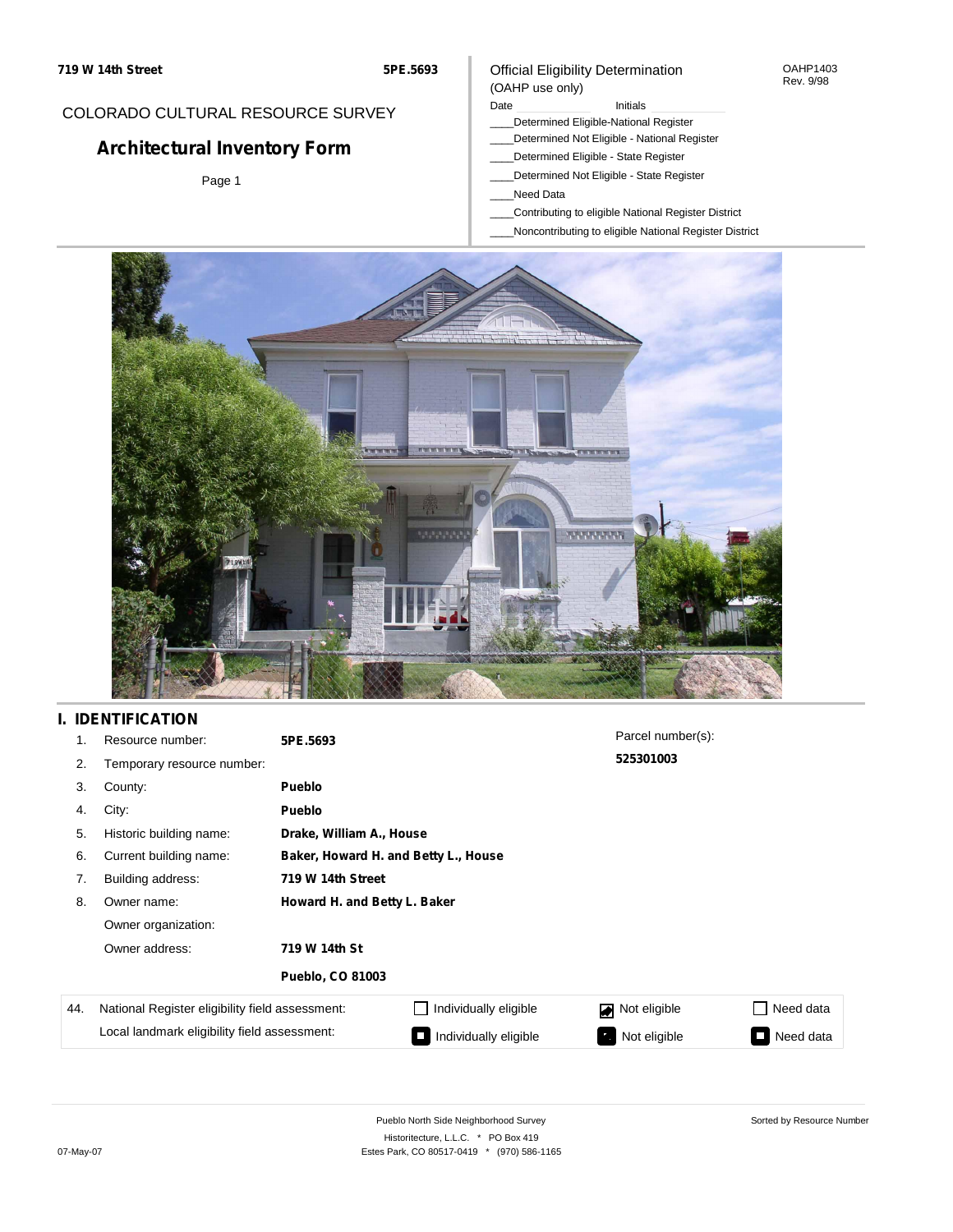Page 2

### **II. GEOGRAPHIC INFORMATION**

| 9.  | P.M.                |     | 6th             |    |    | Township:               |       | <b>20S</b>                  |    |           |                                                  | Range:            | 65W |         |
|-----|---------------------|-----|-----------------|----|----|-------------------------|-------|-----------------------------|----|-----------|--------------------------------------------------|-------------------|-----|---------|
|     |                     | NE. | 1/4             | of | NE | 1/4                     | of NE | 1/4                         | of | <b>SW</b> | 1/4                                              | of Section        |     | 25      |
| 10. | UTM reference zone: |     |                 |    | 13 |                         |       |                             |    |           |                                                  |                   |     |         |
|     | Easting:            |     |                 |    |    | 533526                  |       |                             |    |           | Northing:                                        |                   |     | 4236745 |
| 11. |                     |     | USGS quad name: |    |    | <b>Northeast Pueblo</b> |       |                             |    |           | Scale:                                           |                   |     | 7.5     |
|     | Year:               |     |                 |    |    | 1974)                   |       | 1961 (Photorevised 1970 and |    |           |                                                  |                   |     |         |
|     | 12. $Lot(s)$ :      |     |                 |    |    |                         |       |                             |    |           | East 22 feet of Lot 9 and all of Lot 10; Block 4 |                   |     |         |
|     | Addition:           |     |                 |    |    | <b>Craig's Addition</b> |       |                             |    |           |                                                  | Year of addition: |     | 1871    |

13. Boundary description and justification:

The boundary, as described above, contains but does not exceed the land historically associated with this property.

Metes and bounds exist:

П

#### **III. ARCHITECTURAL DESCRIPTION**

| 14. | Building plan (footprint, shape):    | <b>Rectangular Plan</b>       |                       |
|-----|--------------------------------------|-------------------------------|-----------------------|
|     | Other building plan descriptions:    |                               |                       |
| 15. | Dimensions in feet (length x width): | 1,050 square feet             |                       |
| 16. | Number of stories:                   | 2                             |                       |
| 17. | Primary external wall material(s):   | <b>Brick</b>                  | Other wall materials: |
|     |                                      | <b>Wood/Shingle</b>           |                       |
| 18. | Roof configuration:                  | Hipped Roof/Gable-on-hip Roof |                       |
|     | Other roof configurations:           |                               |                       |
| 19. | Primary external roof material:      | <b>Asphalt Roof</b>           |                       |
|     | Other roof materials:                |                               |                       |
| 20. | Special features:                    | Fence                         |                       |
|     |                                      | Chimney                       |                       |
|     |                                      | Porch                         |                       |
|     |                                      | <b>Roof Treatment/Dormer</b>  |                       |

#### 21. General architectural description:

Oriented to the south, this house rests on a gray-painted, rock-faced, random ashlar, sandstone foundation. A gray-painted brick veneer clads the exterior walls. Square-cut, gray-painted wood shingles cover the southernmost gable, while false halftimbering covers all other gables. Across the front (south) elevation are parallel bands of corbelled bricks, the lower corresponding to the door lintel and the upper corresponding to the second-story window sills. Windows are generally 1-over-1light, double-hung sash, with white vinyl frames. They open between gray-painted, rock-faced sandstone sills and flat arches. Dominating the east side of the front (south) façade is a 1-beside-1-light, sliding sash window, with round-arch transom. A brick archivolt traces the arch. A round-arch window pierces the southernmost gable. Its lights have been painted white. A singlelight hopper or awning window pierces a shed-roofed dormer protruding from a single-story, hipped-roof structure across the rear elevation. A hipped-roof porch protrudes from the west half of the facade. It has a concrete floor. The white-painted, battered piers rest on gray-painted, raked-brick pedestals. Between the pedestals is a simple, white-painted wood balustrade. Two concrete steps approach the porch on the west end of its south elevation. The principal doorway opens in the west side of the façade. It features a paneled, 1-light, glass-in-wood-frame door, opening behind a white, vinyl-frame storm door. Another doorway opens in the north elevation of a shed-roofed enclosed porch protruding from the east end of the rear elevation. It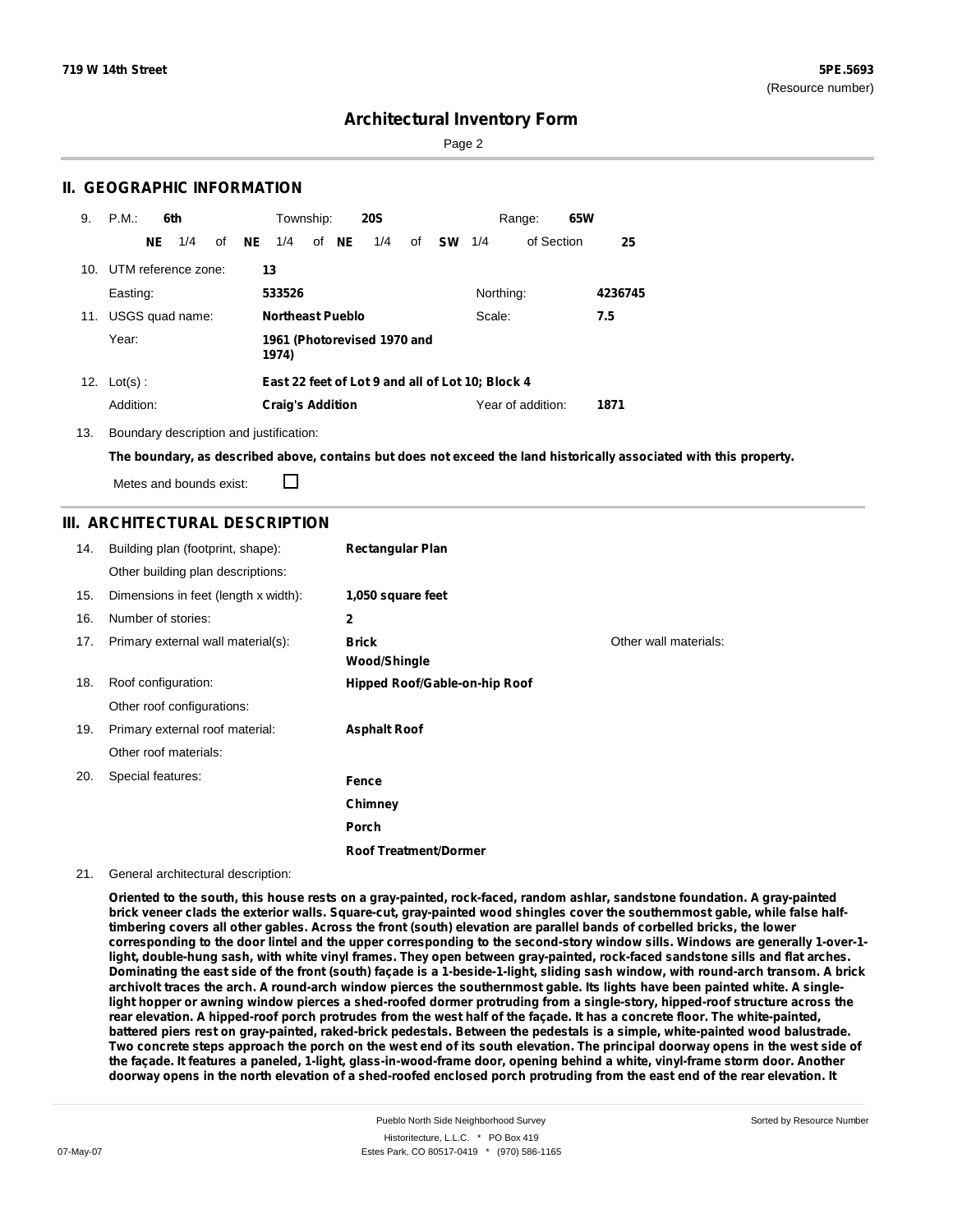Page 3

hosts a single-light, white-painted wood slab door. A single, wood step approaches the door. Brown asphalt shingles cover the gable-on-hip main roof and all other roof surfaces. White-painted wood fascia, with protruding cornice, and soffit box the **eaves. A gray-painted brick chimney protrudes from the north-facing roof slope.**

22. Architectural style:

**Late Victorian/Edwardian** 

Other architectural styles:

Building type:

23. Landscape or special setting features:

This property is located on terrain sloping downward from northwest to southeast, with an elevation of around 4,700 feet above mean sea level. The neighborhood features modest, one- and two-story houses. Setbacks from West 14th Street are generally the same on this block. This property is situated on the north side of West 14th Street, between 715 West 14th Street to the east and 723 West 14th Street to the west. Gravel covers the strip separating the sidewalk from the street. A planted-grass yard, with mature landscaping, covers the front yard; gravel covers the back yard. A chain-link fence encircles the property.

#### 24. Associated buildings, features or objects:

1 : Type: **Garage** Describe: **A single-car garage is located on the northeast corner of the lot, fronting an east-west-oriented alley. Oriented to the north, the building rests on a concrete slab. The walls consist of bricks clad in gray-painted stucco. Dominating the front (north) elevation is a large opening that has since been filled with white-painted sheets of plywood. The elevation still hosts, at its center, an 8-panel, overhead-retractable garage door, painted gray. A white-painted wood slab door** opens in the south side of the west elevation. In the north side of the same elevation is a 9**light awning window. Brown asphalt shingles cover the hipped roof, and a fascia board caps the otherwise exposed rafter ends.** 2 : Type: **Shed 1 (northeast of house)** Describe: **A standard kit-built shed is located northeast of the house. Oriented to the west, the structure lacks a formal foundation. The walls consist of white-painted sheet metal. Paired, sliding doors of the same description dominate the front (west) elevation. The front-gabled roof also consists of sheet metal.** 3 : Type: **Shed 2 (north of house)** Describe: **A standard kit-built shed is located northeast of the house. Oriented to the south, the structure lacks a formal foundation. The walls consist of light-gray-painted sheet metal. Paired, sliding doors of the same description dominate the front (west) elevation. The front-gabled roof also consists of sheet metal.**

#### **IV. ARCHITECTURAL HISTORY**

| 25. | Date of Construction:  | Estimate:                                                                                                                                               | 1900                             | Actual: |                                                                                               |  |  |
|-----|------------------------|---------------------------------------------------------------------------------------------------------------------------------------------------------|----------------------------------|---------|-----------------------------------------------------------------------------------------------|--|--|
|     | Source of Information: | Sanborn Fire Insurance Maps (for Pueblo, Colorado). New York: Sanborn Map and<br>Publishing Co., 1883, 1886, 1889, 1893, 1904-05, 1904-51, and 1904-52. |                                  |         |                                                                                               |  |  |
|     |                        |                                                                                                                                                         | Co. consulted 1886 through 2003. |         | Pueblo City Directory. Pueblo, Co.; Salt Lake City; Kansas City, Mo.; and others: R.L. Polk & |  |  |
| 26. | Architect:             | unknown                                                                                                                                                 |                                  |         |                                                                                               |  |  |
|     | Source of information: |                                                                                                                                                         |                                  |         |                                                                                               |  |  |
| 27. | Builder:               | unknown                                                                                                                                                 |                                  |         |                                                                                               |  |  |
|     | Source of information: |                                                                                                                                                         |                                  |         |                                                                                               |  |  |
| 28. | Original Owner:        | unknown                                                                                                                                                 |                                  |         |                                                                                               |  |  |
|     | Source of information: |                                                                                                                                                         |                                  |         |                                                                                               |  |  |
| 29. | Construction history:  |                                                                                                                                                         |                                  |         |                                                                                               |  |  |
|     |                        |                                                                                                                                                         |                                  |         |                                                                                               |  |  |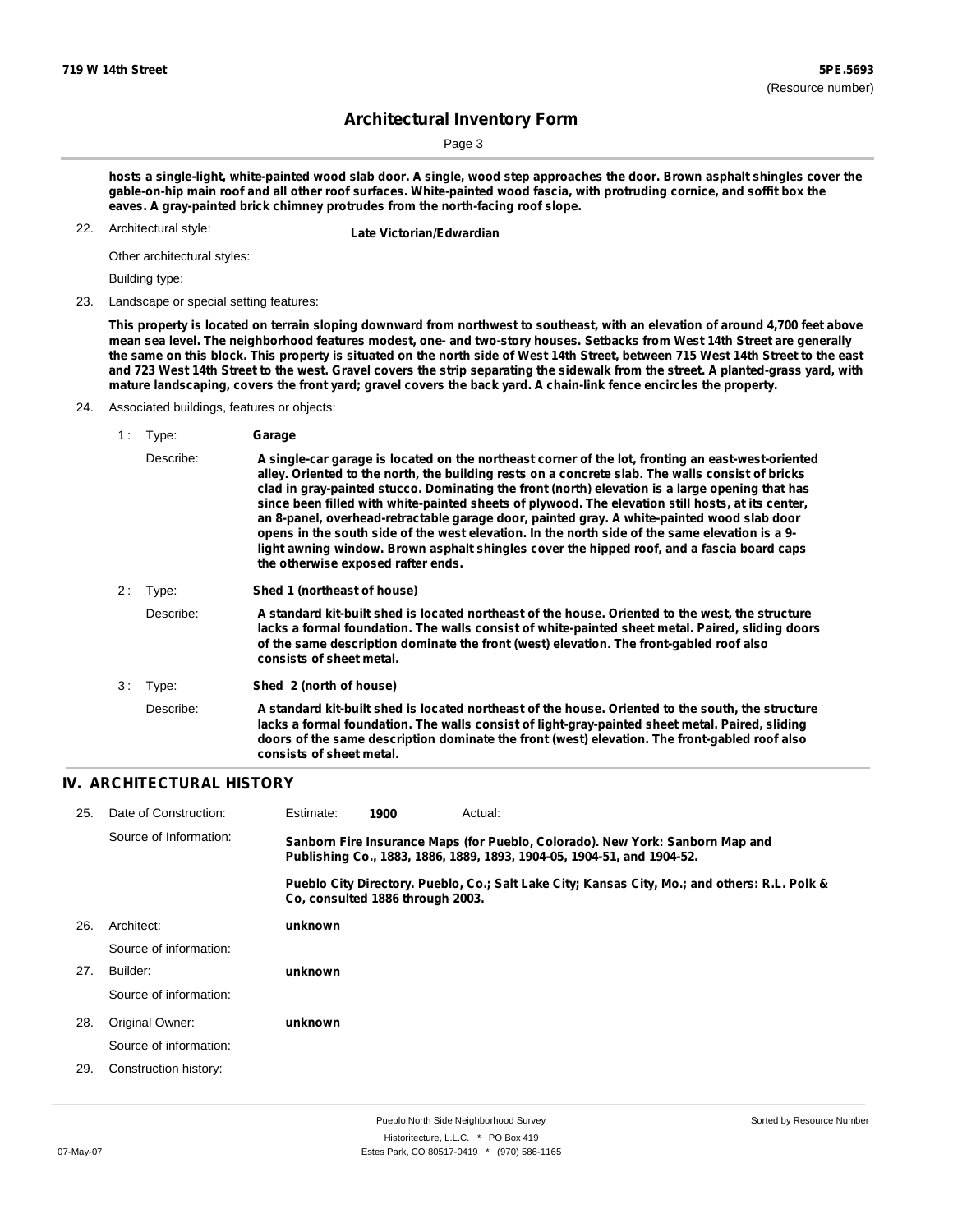Page 4

According to Pueblo County Tax Assessor records, this building was constructed in 1900. Sanborn maps and city directories corroborate a circa 1900 date of construction. This build was constructed at the same time as and is nearly identical to the house immediately west, at 723 West 14th Street (5PE.517.49). According to the current owner of 719 West 14th Street, 2 Jewish brothers constructed the twin houses and that the interior doorknobs feature a Star of David motif. However, no other evidence to substantiate this claim could be found. This house remained largely intact until August 2004, when lightning struck the house. The resulting fire, smoke, and water damage reguired a substantial interior reconstruction and resulted in the **installation of the new windows and doors.**

30. Location: **original** Date of move(s):

#### **V. HISTORICAL ASSOCIATIONS**

|     | 31. Original use(s): | <b>Single Dwelling</b> |
|-----|----------------------|------------------------|
| 32. | Intermediate use(s): | <b>Single Dwelling</b> |
|     | 33. Current use(s):  | <b>Single Dwelling</b> |
|     | 34. Site type(s):    | <b>Residence</b>       |

35. Historical background:

The first resident of this house, constructed around 1900, was civil engineer William A. Drake. He was born in New York state in January 1850. His wife, Julia M. Drake, was also born in New York state, in December 1852. They were married around 1874 and **had three daughters, Martha, Nellie, and Dorothy. The family remained here until prior to 1909.**

At that time, the residents were the VanArsdale family, including Lewis H., a clerk; Gideon H., a traveling agent; and Leslie C., a **telegrapher for Western Union. Boarding with them was Louis Beyer.**

G.A. Nidy lived here in 1914, followed by George R. Hankins in 1947. Hankins came to Colorado from Massillon, Ohio, in 1910, **settling in Ordway and Pueblo. He later moved to 217 West 6th Street.**

Around 1925, Herman Joseph Hermes purchased this property; his family would remain here into the 1960s. He was born around 1854. Herman Hermes and his wife, Katherine Hermes, had two sons, Rudolph Hermes and Leo Hermes, and three daughters, Agnes Olson, Mrs. Herbert Rehms, and Rose Marie Brown. Herman Hermes died on July 11, 1933. Katherine **remained here until her own death on September 10, 1943.**

Following Katherine Hermes's death, her daughter and son-in-law, Rose Marie and Frank Brown, acquired the house and remained here the rest of their lives. Frank Brown was a typographer and Rose Marie worked for the CF&I Steel Corporation. They had three children, Bette K. Ebrecht, Rose Marie Laughlin, and Frank H. Brown, Jr. The elder Frank Brown died in May **1954 and Rose Marie on March 6, 1963.**

**Howard H. and Betty L. Baker, the current owners and residents, purchased this house in 1974.**

Sources of information: 36.

**Pueblo County Office of Tax Assessor. Property information card [internet].**

**Pueblo City Directory. Pueblo, Co.; Salt Lake City; Kansas City, Mo.; and others: R.L. Polk & Co, consulted 1886 through 2003.**

**Sanborn Fire Insurance Maps (for Pueblo, Colorado). New York: Sanborn Map and Publishing Co., 1883, 1886, 1889, 1893, 1904-05, 1904-51, and 1904-52.**

**U.S. Census of 1900. Precinct 3, Pueblo, Pueblo County, Colorado. Series T623, roll 128, p. 15.**

**"Hankins (George R.)" [obituary]. Pueblo Chieftain, 15 October 1947, p. 8.**

**"Herman Joseph Hermes" [obituary]. Pueblo Chieftain, 13 July 1933, p. 10.**

**"Hermes (Catherine)" [obituary]. Pueblo Chieftain, 11 September 1943, p. 9.**

**"Brown (Frank H.)" [obituary]. Pueblo Chieftain, 31 May 1954, p. 2.**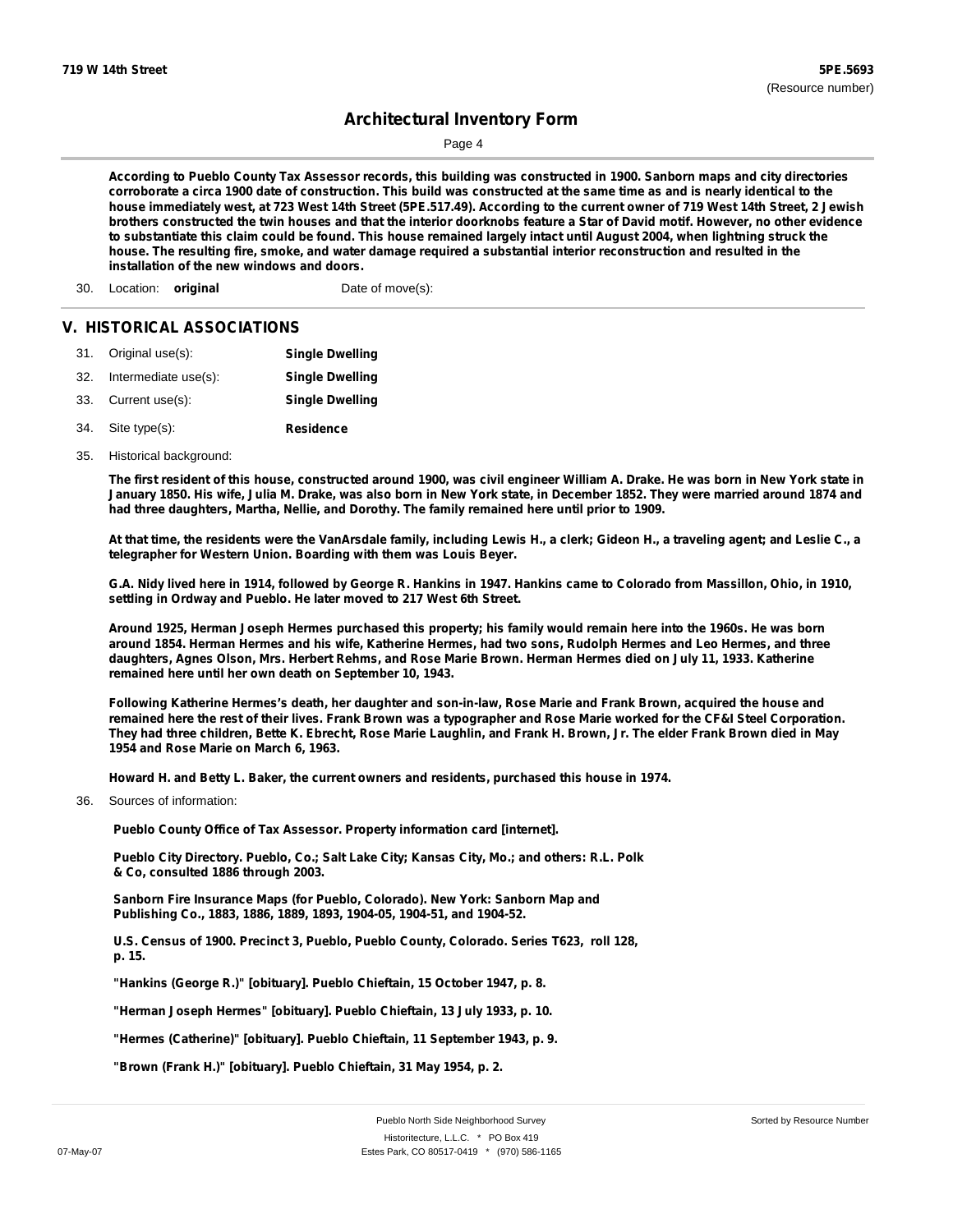Page 5

**"Brown (Rose Marie)" [obituary]. Pueblo Chieftain, 7 March 1963, p. 12A.**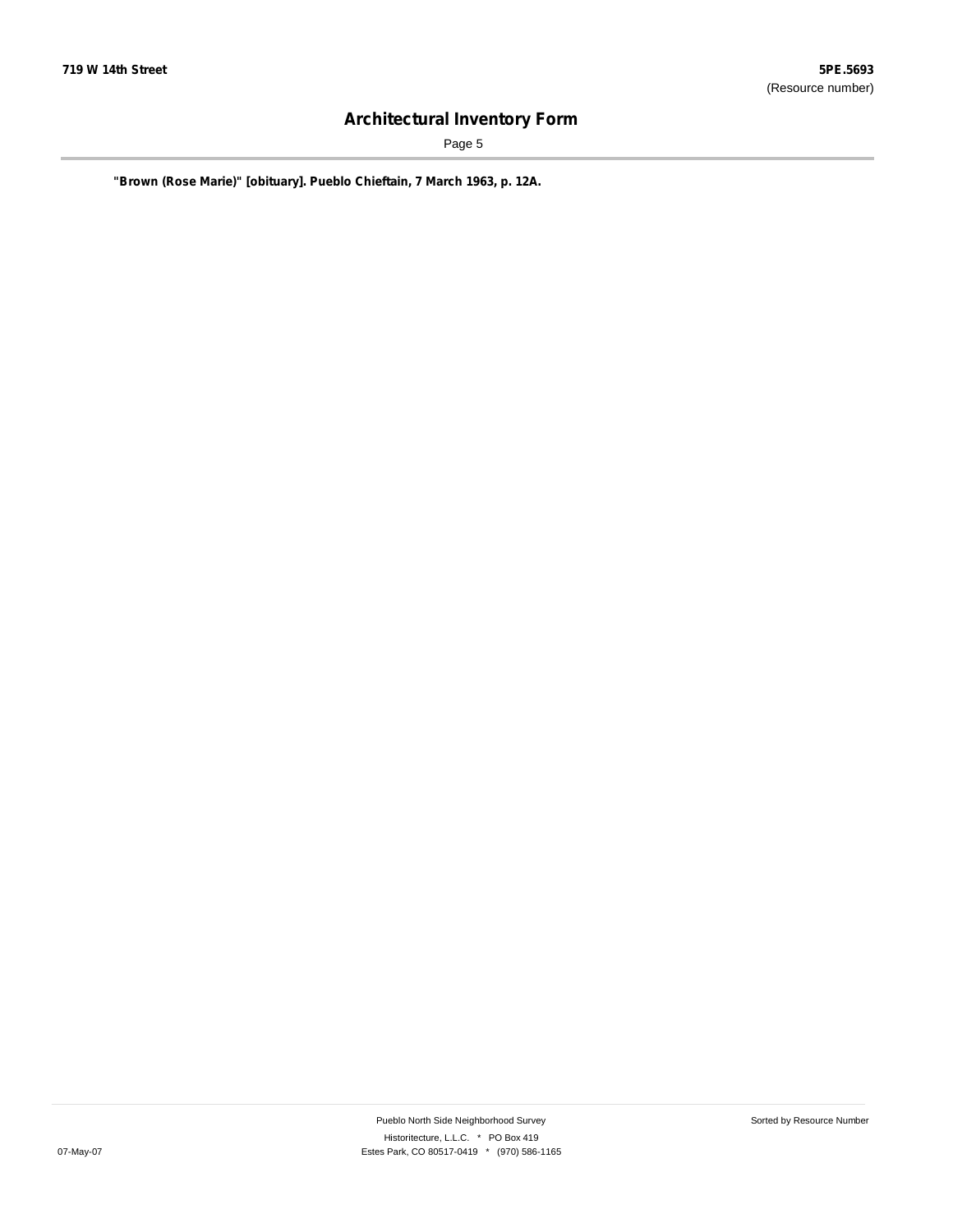÷

Sorted by Resource Number

# **Architectural Inventory Form**

Page 6

|     | <b>VI. SIGNIFICANCE</b>                                                                                                                                                                                                                                                                                                                                                                                                                                                                                                                                                                                                                                                                                               |
|-----|-----------------------------------------------------------------------------------------------------------------------------------------------------------------------------------------------------------------------------------------------------------------------------------------------------------------------------------------------------------------------------------------------------------------------------------------------------------------------------------------------------------------------------------------------------------------------------------------------------------------------------------------------------------------------------------------------------------------------|
| 37. | Local landmark designation:<br>Yes $\Box$<br>No.<br>$\overline{\phantom{a}}$ .                                                                                                                                                                                                                                                                                                                                                                                                                                                                                                                                                                                                                                        |
|     | Designation authority:                                                                                                                                                                                                                                                                                                                                                                                                                                                                                                                                                                                                                                                                                                |
|     | Date of designation:                                                                                                                                                                                                                                                                                                                                                                                                                                                                                                                                                                                                                                                                                                  |
| 38. | Applicable National Register criteria:                                                                                                                                                                                                                                                                                                                                                                                                                                                                                                                                                                                                                                                                                |
|     | A. Associated with events that have made a significant contribution to the broad pattern of our history.<br>H<br>B. Associated with the lives of persons significant in our past.<br>$\Box$<br>C. Embodies the distinctive characteristics of a type, period, or method of construction, or represents the work<br>◪<br>of a master, or that possess high artistic values, or represents a significant and distinguished entity whose<br>components may lack individual distinction.<br>D. Has yielded, or may be likely to yield, information important in history or prehistory.<br>Qualifies under Criteria Considerations A through G (see manual).<br>Does not meet any of the above National Register criteria. |
|     | <b>Pueblo Standards for Designation:</b>                                                                                                                                                                                                                                                                                                                                                                                                                                                                                                                                                                                                                                                                              |
|     | <u>1a. History</u><br>Have direct association with the historical development of the city, state, or nation; or<br>$\overline{\phantom{a}}$ .                                                                                                                                                                                                                                                                                                                                                                                                                                                                                                                                                                         |
|     | 1b. History<br>Be the site of a significant historic event; or<br>$\mathcal{L}_{\mathcal{A}}$                                                                                                                                                                                                                                                                                                                                                                                                                                                                                                                                                                                                                         |
|     | 1c. History<br>Have direct and substantial association with a person or group of persons who had influence on society.<br>о                                                                                                                                                                                                                                                                                                                                                                                                                                                                                                                                                                                           |
|     | 2a. Architecture<br>Embody distinguishing characteristics of an architectural style or type; or<br>$\mathcal{L}_{\mathcal{A}}$                                                                                                                                                                                                                                                                                                                                                                                                                                                                                                                                                                                        |
|     | 2b. Architecture                                                                                                                                                                                                                                                                                                                                                                                                                                                                                                                                                                                                                                                                                                      |
|     | Be a significant example of the work of a recognized architect or master builder, or<br>$\mathcal{L}_{\mathcal{A}}$                                                                                                                                                                                                                                                                                                                                                                                                                                                                                                                                                                                                   |
|     | 2c. Architecture<br>Contain elements of architectural design, engineering, materials, craftsmanship, or artistic merit which represent a<br>О<br>significant or influential innovation;                                                                                                                                                                                                                                                                                                                                                                                                                                                                                                                               |
|     | 2d. Architecture                                                                                                                                                                                                                                                                                                                                                                                                                                                                                                                                                                                                                                                                                                      |
|     | Portray the environment of a group of people or physical development of an area of the city in an era of history<br>О<br>characterized by a distinctive architectural style.                                                                                                                                                                                                                                                                                                                                                                                                                                                                                                                                          |
|     | 3a. Geography                                                                                                                                                                                                                                                                                                                                                                                                                                                                                                                                                                                                                                                                                                         |
|     | Have a prominent location or be an established, familiar, and orienting visual feature of the contemporary city, or<br>П                                                                                                                                                                                                                                                                                                                                                                                                                                                                                                                                                                                              |
|     | 3b. Geography<br>Promote understanding and appreciation of Pueblo's environment by means of distinctive physical characteristics<br>or rarity; or                                                                                                                                                                                                                                                                                                                                                                                                                                                                                                                                                                     |
|     | 3c. Geography<br>Make a special contribution to Pueblo's distinctive character.<br>$\mathcal{L}_{\mathcal{A}}$                                                                                                                                                                                                                                                                                                                                                                                                                                                                                                                                                                                                        |
|     | Not Applicable                                                                                                                                                                                                                                                                                                                                                                                                                                                                                                                                                                                                                                                                                                        |
|     | Does not meet any of the above Pueblo landmark criteria.<br>п                                                                                                                                                                                                                                                                                                                                                                                                                                                                                                                                                                                                                                                         |
| 39. | Area(s) of Significance:<br><b>Architecture</b>                                                                                                                                                                                                                                                                                                                                                                                                                                                                                                                                                                                                                                                                       |
| 40. | Period of Significance:<br>ca. 1900                                                                                                                                                                                                                                                                                                                                                                                                                                                                                                                                                                                                                                                                                   |
| 41. | National:<br>Level of significance:<br>State<br>Local<br>т,<br>$\overline{\phantom{a}}$                                                                                                                                                                                                                                                                                                                                                                                                                                                                                                                                                                                                                               |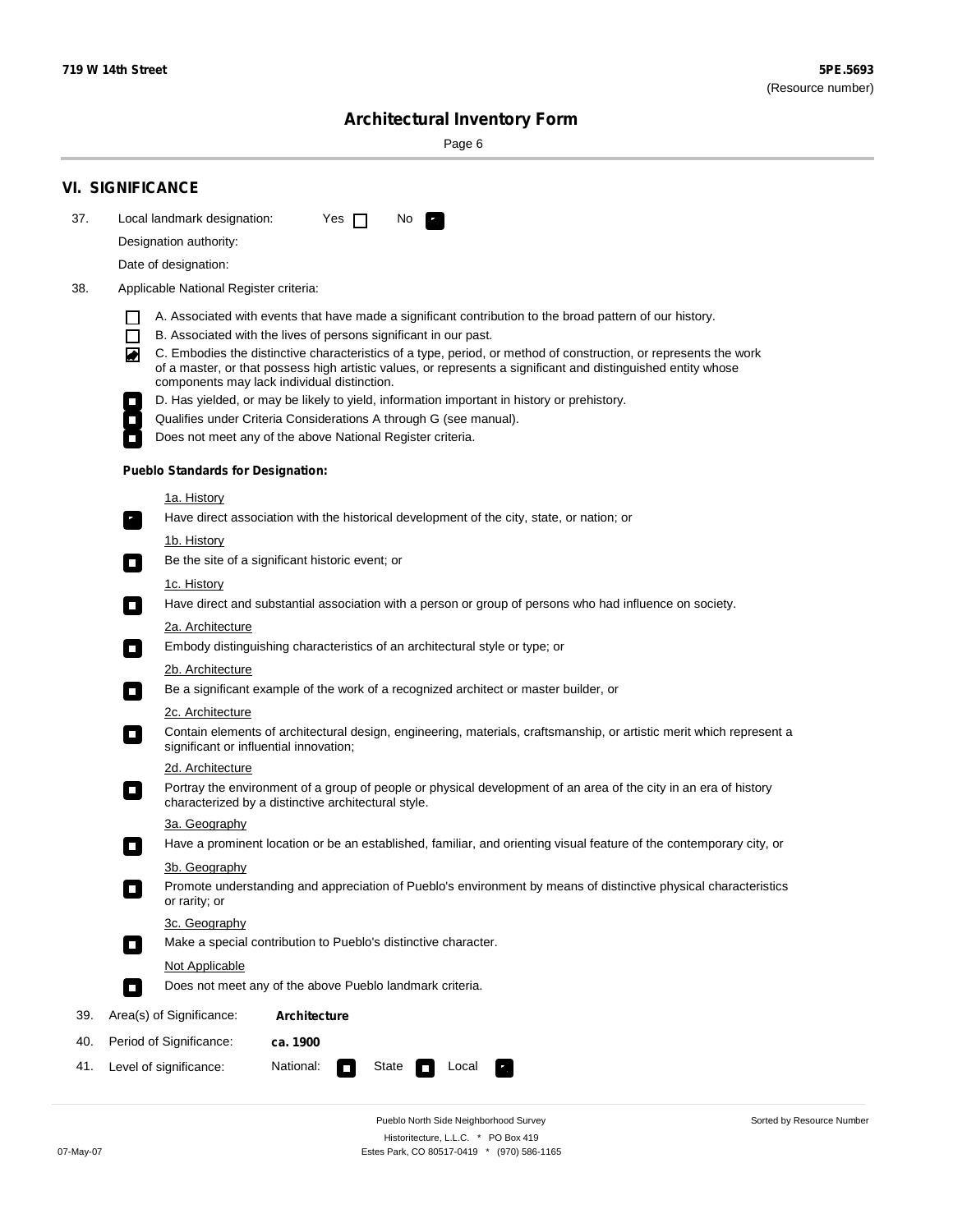Page 7

#### 42. Statement of significance:

This property is historically significant under Pueblo Local Landmark criterion 1A for its association with the development of Pueblo's North Side Neighborhood, when more architecturally sophisticated buildings like this one, the product of an emerging professional and entrepreneurial class, joined the smaller, plainer dwellings originally constructed here. Also, the house is architecturally significant under National Register criterion C (Pueblo Local Landmark criterion 2A) as an example of Edwardian style. As well it is architecturally significant as one of two identical houses constructed at this location. However, the levels of architectural and historical significance, combined with physical integrity, are not to the extent that this property would qualify for individual listing in the National Register of Historic Places, the Colorado State Register of Historic Properties, or as a City of Pueblo Landmark. It is, nonetheless, a contributing resource within any potential historic district.

43. Assessment of historic physical integrity related to significance:

Constructed around 1900, this building exhibits a moderately high level of physical integrity relative to the seven aspects of integrity as defined by the National Park Service and the Colorado Historical Society: location, setting, design, materials, workmanship, feeling, and association. Despite a fire in 2004, the only notable exterior modification has been the replacement of windows and doors. The replacement windows are 1-over-1-light, identical to the intact windows of an identical house to the west, thus retaining the original fenestration of this house (except for the round-arch window in the façade). This property **retains sufficient physical integrity to convey its architectural and historical significance.**

#### **VII. NATIONAL REGISTER ELIGIBILITY ASSESSMENT**

Individually eligible **Not eligible** Not eligible Need data 44. National Register eligibility field assessment: Local landmark eligibility field assessment: **Individually eligible Not eligible** Not eligible **Need data** No<sub>D</sub> ◚ 45. Is there National Register district potential? Yes Discuss: **Pueblo's North Side Neighborhood represents the evolution of the city's professional middle and upper**

**classes. Its diversity of architectural styles and forms directly represents the city's changing economic and cultural climates. As well, the neighborhood is distinctive because it appears to have evolved independently of the area's dominant industry, steel manufacturing.**

> Yes Yes

No

 $N/A$ N/A

If there is National Register district potential, is this building contributing:

If the building is in existing National Register district, is it contributing: 46.

#### **VIII. RECORDING INFORMATION**

| 47. | Photograph numbers): | <b>CD-ROM Photo Disc: North Side Photos</b><br>File Name(s): 14thstw719                                                       |
|-----|----------------------|-------------------------------------------------------------------------------------------------------------------------------|
|     | Negatives filed at:  | <b>Special Collections</b><br><b>Robert Hoag Rawlings Public Library</b><br>100 East Abriendo Avenue<br>Pueblo, CO 81004-4290 |
| 48. | Report title:        | <b>Pueblo North Side Neighborhood Survey</b>                                                                                  |
| 49. | $Date(s)$ :          | 07/18/05                                                                                                                      |
| 50. | Recorder(s):         | <b>Adam Thomas</b>                                                                                                            |
| 51. | Organization:        | Historitecture, L.L.C.                                                                                                        |
| 52. | Address:             | <b>PO Box 419</b>                                                                                                             |
|     |                      | Estes Park, CO 80517-0419                                                                                                     |
| 53. | Phone number(s):     | (970) 586-1165                                                                                                                |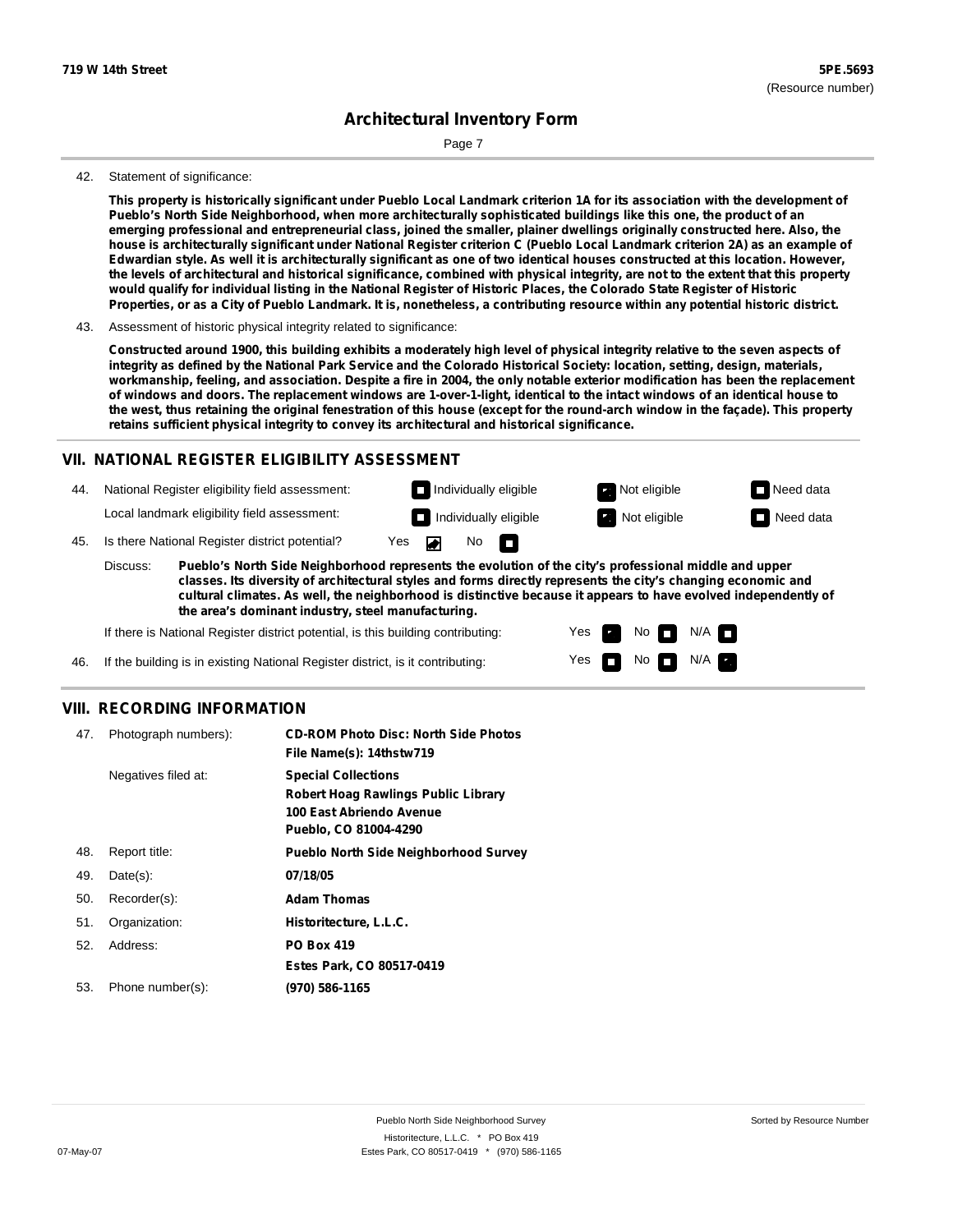Page 8